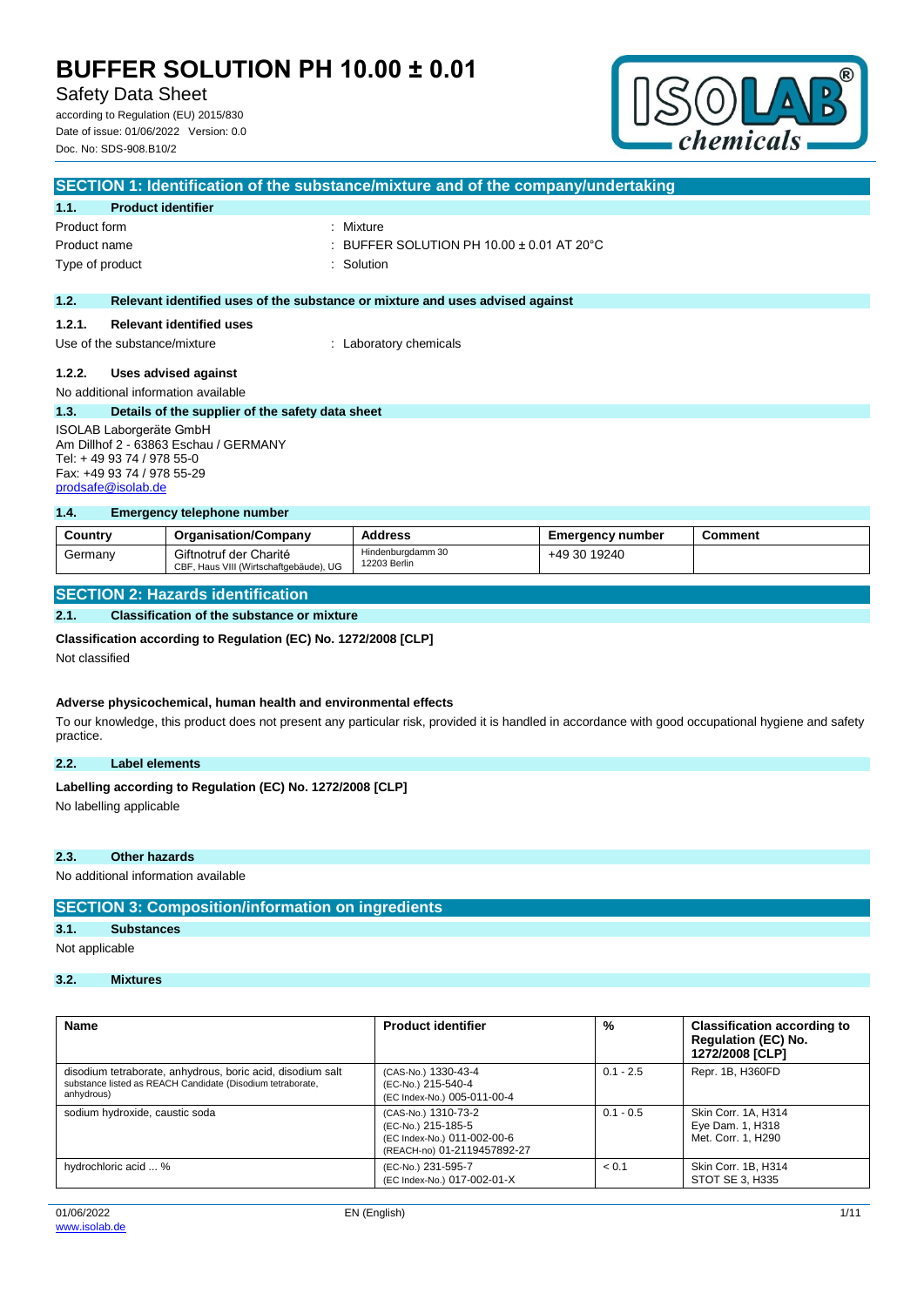# Safety Data Sheet

according to Regulation (EU) 2015/830 Date of issue: 01/06/2022 Version: 0.0 Doc. No: SDS-908.B10/2



| <b>Specific concentration limits:</b>                      |                                                                                                         |                                                                                                                                                     |
|------------------------------------------------------------|---------------------------------------------------------------------------------------------------------|-----------------------------------------------------------------------------------------------------------------------------------------------------|
| Name                                                       | <b>Product identifier</b>                                                                               | <b>Specific concentration limits</b>                                                                                                                |
| disodium tetraborate, anhydrous, boric acid, disodium salt | (CAS-No.) 1330-43-4<br>(EC-No.) 215-540-4<br>(EC Index-No.) 005-011-00-4                                | $(C \ge 4.5)$ Repr. 1B, H360FD                                                                                                                      |
| sodium hydroxide, caustic soda                             | (CAS-No.) 1310-73-2<br>(EC-No.) 215-185-5<br>(EC Index-No.) 011-002-00-6<br>(REACH-no) 01-2119457892-27 | (0.5 = <c 2)="" 2,="" <="" eye="" h319<br="" irrit.="">(2=<c 1b,="" 5)="" <="" corr.="" h314<br="" skin="">(C &gt; = 5) Skin Corr. 1A, H314</c></c> |
| hydrochloric acid  %                                       | (EC-No.) 231-595-7<br>(EC Index-No.) 017-002-01-X                                                       | (C > = 10) STOT SE 3, H335<br>(10 =< C < 25) Eye Irrit. 2, H319<br>(10 = < C < 25) Skin Irrit. 2, H315<br>(C > = 25) Skin Corr. 1B, H314            |

Full text of H-statements: see section 16

|                   | <b>SECTION 4: First aid measures</b>                                |                                                                                                                                                                                          |
|-------------------|---------------------------------------------------------------------|------------------------------------------------------------------------------------------------------------------------------------------------------------------------------------------|
| 4.1.              | <b>Description of first aid measures</b>                            |                                                                                                                                                                                          |
|                   | First-aid measures after inhalation                                 | : Remove person to fresh air and keep comfortable for breathing.                                                                                                                         |
|                   | First-aid measures after skin contact                               | Wash skin with plenty of water.                                                                                                                                                          |
|                   | First-aid measures after eye contact                                | Rinse eyes with water as a precaution.                                                                                                                                                   |
|                   | First-aid measures after ingestion                                  | Call a poison center or a doctor if you feel unwell.<br>÷.                                                                                                                               |
| 4.2.              | Most important symptoms and effects, both acute and delayed         |                                                                                                                                                                                          |
|                   | No additional information available                                 |                                                                                                                                                                                          |
| 4.3.              |                                                                     | Indication of any immediate medical attention and special treatment needed                                                                                                               |
|                   | Treat symptomatically.                                              |                                                                                                                                                                                          |
|                   | <b>SECTION 5: Firefighting measures</b>                             |                                                                                                                                                                                          |
| 5.1.              | <b>Extinguishing media</b>                                          |                                                                                                                                                                                          |
|                   | Suitable extinguishing media                                        | : Water spray. Dry powder. Foam. Carbon dioxide.                                                                                                                                         |
| 5.2.              | Special hazards arising from the substance or mixture               |                                                                                                                                                                                          |
| fire              | Hazardous decomposition products in case of                         | : Toxic fumes may be released.                                                                                                                                                           |
| 5.3.              | <b>Advice for firefighters</b>                                      |                                                                                                                                                                                          |
|                   | Protection during firefighting                                      | : Do not attempt to take action without suitable protective equipment. Self-contained breathing<br>apparatus. Complete protective clothing.                                              |
|                   | <b>SECTION 6: Accidental release measures</b>                       |                                                                                                                                                                                          |
| 6.1.              | Personal precautions, protective equipment and emergency procedures |                                                                                                                                                                                          |
| 6.1.1.            | For non-emergency personnel                                         |                                                                                                                                                                                          |
|                   | <b>Emergency procedures</b>                                         | : Ventilate spillage area.                                                                                                                                                               |
| 6.1.2.            | For emergency responders                                            |                                                                                                                                                                                          |
|                   | Protective equipment                                                | Do not attempt to take action without suitable protective equipment. For further information<br>refer to section 8: "Exposure controls/personal protection".                             |
| 6.2.              | <b>Environmental precautions</b>                                    |                                                                                                                                                                                          |
|                   | Avoid release to the environment.                                   |                                                                                                                                                                                          |
| 6.3.              | Methods and material for containment and cleaning up                |                                                                                                                                                                                          |
|                   | Methods for cleaning up                                             | : Take up liquid spill into absorbent material.                                                                                                                                          |
| Other information |                                                                     | : Dispose of materials or solid residues at an authorized site.                                                                                                                          |
| 6.4.              | <b>Reference to other sections</b>                                  |                                                                                                                                                                                          |
|                   | For further information refer to section 13.                        |                                                                                                                                                                                          |
|                   | <b>SECTION 7: Handling and storage</b>                              |                                                                                                                                                                                          |
| 7.1.              | <b>Precautions for safe handling</b>                                |                                                                                                                                                                                          |
| Hygiene measures  | Precautions for safe handling                                       | Ensure good ventilation of the work station. Wear personal protective equipment.<br>Do not eat, drink or smoke when using this product. Always wash hands after handling the<br>product. |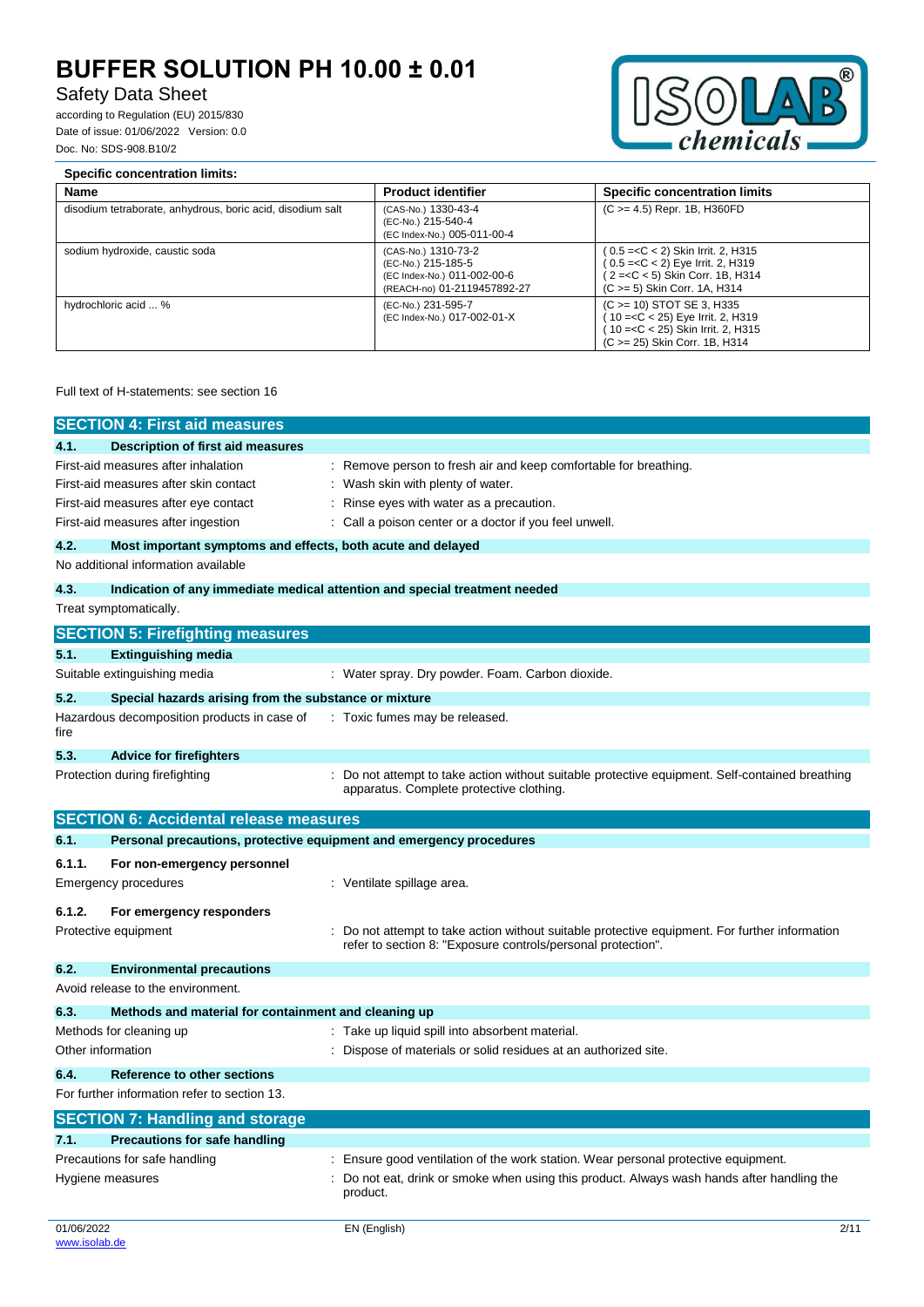## Safety Data Sheet

according to Regulation (EU) 2015/830 Date of issue: 01/06/2022 Version: 0.0 Doc. No: SDS-908.B10/2



## **7.2. Conditions for safe storage, including any incompatibilities**

Storage conditions **Storage conditions** : Store in a well-ventilated place. Keep cool.

## **7.3. Specific end use(s)**

#### No additional information available

## **SECTION 8: Exposure controls/personal protection**

## **8.1. Control parameters**

|                                            | disodium tetraborate, anhydrous, boric acid, disodium salt (1330-43-4)      |                                                                                                                                                                                                                                                                                                                                                                                                                                                                                                                                                                                                                                                                                                                                                                                                                                                                                                                                                                                      |
|--------------------------------------------|-----------------------------------------------------------------------------|--------------------------------------------------------------------------------------------------------------------------------------------------------------------------------------------------------------------------------------------------------------------------------------------------------------------------------------------------------------------------------------------------------------------------------------------------------------------------------------------------------------------------------------------------------------------------------------------------------------------------------------------------------------------------------------------------------------------------------------------------------------------------------------------------------------------------------------------------------------------------------------------------------------------------------------------------------------------------------------|
| Belgium                                    | Local name                                                                  | Borate, composés inorganiques de # Boraat,<br>anorganische verbindingen van                                                                                                                                                                                                                                                                                                                                                                                                                                                                                                                                                                                                                                                                                                                                                                                                                                                                                                          |
| Belgium                                    | Limit value $(mg/m3)$                                                       | $2 \text{ mg/m}^3$                                                                                                                                                                                                                                                                                                                                                                                                                                                                                                                                                                                                                                                                                                                                                                                                                                                                                                                                                                   |
| Belgium                                    | Short time value (mg/m <sup>3</sup> )                                       | $6 \text{ mg/m}^3$                                                                                                                                                                                                                                                                                                                                                                                                                                                                                                                                                                                                                                                                                                                                                                                                                                                                                                                                                                   |
| Croatia                                    | Local name                                                                  | Dinatrijev tetraborat bezvodni; (Borna kiselina,<br>dinatrijeva sol)                                                                                                                                                                                                                                                                                                                                                                                                                                                                                                                                                                                                                                                                                                                                                                                                                                                                                                                 |
| Croatia                                    | GVI (granična vrijednost izloženosti) (mg/m <sup>3</sup> )                  | 1 mg/ $m3$                                                                                                                                                                                                                                                                                                                                                                                                                                                                                                                                                                                                                                                                                                                                                                                                                                                                                                                                                                           |
| Croatia                                    | Naznake (HR)                                                                | T (otrovno); Repr. kat. 2 (tvari koje vjerojatno smanjuju<br>plodnost kod ljudi i/ili - tvari koje vjerojatno uzrokuju<br>razvojnu otrovnost kod ljudi)                                                                                                                                                                                                                                                                                                                                                                                                                                                                                                                                                                                                                                                                                                                                                                                                                              |
| Ireland                                    | Local name                                                                  | Borates, (tetra) sodium anhydrous                                                                                                                                                                                                                                                                                                                                                                                                                                                                                                                                                                                                                                                                                                                                                                                                                                                                                                                                                    |
| Ireland                                    | OEL (8 hours ref) (mg/m <sup>3</sup> )                                      | 1 mg/ $m3$                                                                                                                                                                                                                                                                                                                                                                                                                                                                                                                                                                                                                                                                                                                                                                                                                                                                                                                                                                           |
| Ireland                                    | Notes (IE)                                                                  | Repr.1B                                                                                                                                                                                                                                                                                                                                                                                                                                                                                                                                                                                                                                                                                                                                                                                                                                                                                                                                                                              |
| Spain                                      | Local name                                                                  | Borato de sodio, anhidro (Tetraborato de sodio,<br>anhidro)                                                                                                                                                                                                                                                                                                                                                                                                                                                                                                                                                                                                                                                                                                                                                                                                                                                                                                                          |
| Spain                                      | VLA-ED (mg/m <sup>3</sup> )                                                 | $2$ mg/m <sup>3</sup>                                                                                                                                                                                                                                                                                                                                                                                                                                                                                                                                                                                                                                                                                                                                                                                                                                                                                                                                                                |
| Spain                                      | $VLA-EC$ (mg/m <sup>3</sup> )                                               | $6 \text{ mg/m}^3$                                                                                                                                                                                                                                                                                                                                                                                                                                                                                                                                                                                                                                                                                                                                                                                                                                                                                                                                                                   |
| Spain                                      | Notes                                                                       | TR1B (Cuando las pruebas utilizadas para la<br>clasificación procedan principalmente de datos en<br>animales).                                                                                                                                                                                                                                                                                                                                                                                                                                                                                                                                                                                                                                                                                                                                                                                                                                                                       |
| sodium hydroxide, caustic soda (1310-73-2) |                                                                             |                                                                                                                                                                                                                                                                                                                                                                                                                                                                                                                                                                                                                                                                                                                                                                                                                                                                                                                                                                                      |
| Belgium                                    | Local name                                                                  | Sodium (hydroxyde de) # Natriumhydroxide                                                                                                                                                                                                                                                                                                                                                                                                                                                                                                                                                                                                                                                                                                                                                                                                                                                                                                                                             |
| Belgium                                    | Limit value $(mg/m3)$                                                       | $2 \text{ mg/m}^3$                                                                                                                                                                                                                                                                                                                                                                                                                                                                                                                                                                                                                                                                                                                                                                                                                                                                                                                                                                   |
| Belgium                                    | Remark (BE)                                                                 | M: La mention M indique que lors d'une exposition<br>supérieure à la valeur limite, des irritations<br>apparaissent ou un danger d'intoxication aiguë existe.<br>Le procédé de travail doit être conçu de telle façon<br>que l'exposition ne dépasse jamais la valeur limite.<br>Lors des mesurages, la période d'échantillonnage doit<br>être aussi courte que possible afin de pouvoir effectuer<br>des mesurages fiables. Le résultat des mesurages est<br>calculé en fonction de la période d'échantillonnage.#<br>De vermelding M duidt aan dat bij de blootstelling<br>boven de grenswaarde irritatie optreedt of er gevaar<br>bestaat voor acute vergiftiging. Het werkprocédé moet<br>zo zijn ontworpen dat de blootstelling de grenswaarde<br>nooit overschrijdt. Bij een controle geldt dat de<br>bemonsterde periodezo kort mogelijk moet zijn om een<br>betrouwbare meting te kunnen verrichten. het<br>meetresultaat wordt dan gerelateerd aan de<br>beschouwde periode |
| Croatia                                    | Local name                                                                  | Natrijev hidroksid; (kaustična soda)                                                                                                                                                                                                                                                                                                                                                                                                                                                                                                                                                                                                                                                                                                                                                                                                                                                                                                                                                 |
| Croatia                                    | KGVI (kratkotrajna granična vrijednost izloženosti)<br>(mg/m <sup>3</sup> ) | $2 \text{ mg/m}^3$                                                                                                                                                                                                                                                                                                                                                                                                                                                                                                                                                                                                                                                                                                                                                                                                                                                                                                                                                                   |
| Croatia                                    | Naznake (HR)                                                                | C (nagrizajuće)                                                                                                                                                                                                                                                                                                                                                                                                                                                                                                                                                                                                                                                                                                                                                                                                                                                                                                                                                                      |
| Ireland                                    | Local name                                                                  | Sodium hydroxide                                                                                                                                                                                                                                                                                                                                                                                                                                                                                                                                                                                                                                                                                                                                                                                                                                                                                                                                                                     |
| Ireland                                    | OEL (15 min ref) (mg/m3)                                                    | $2$ mg/m <sup>3</sup>                                                                                                                                                                                                                                                                                                                                                                                                                                                                                                                                                                                                                                                                                                                                                                                                                                                                                                                                                                |
| Romania                                    | Local name                                                                  | Hidroxizi alcalini exprimati în hidroxid de sodium                                                                                                                                                                                                                                                                                                                                                                                                                                                                                                                                                                                                                                                                                                                                                                                                                                                                                                                                   |
| Romania                                    | OEL TWA (mg/m <sup>3</sup> )                                                | 1 mg/ $m3$                                                                                                                                                                                                                                                                                                                                                                                                                                                                                                                                                                                                                                                                                                                                                                                                                                                                                                                                                                           |
| Romania                                    | OEL STEL (mg/m <sup>3</sup> )                                               | $3$ mg/m <sup>3</sup>                                                                                                                                                                                                                                                                                                                                                                                                                                                                                                                                                                                                                                                                                                                                                                                                                                                                                                                                                                |
| Slovenia                                   | Local name                                                                  | natrijev hidroksid                                                                                                                                                                                                                                                                                                                                                                                                                                                                                                                                                                                                                                                                                                                                                                                                                                                                                                                                                                   |
| Slovenia                                   | OEL TWA (mg/m <sup>3</sup> )                                                | $2$ mg/m <sup>3</sup>                                                                                                                                                                                                                                                                                                                                                                                                                                                                                                                                                                                                                                                                                                                                                                                                                                                                                                                                                                |
| 01/06/2022                                 | EN (English)                                                                | 3/11                                                                                                                                                                                                                                                                                                                                                                                                                                                                                                                                                                                                                                                                                                                                                                                                                                                                                                                                                                                 |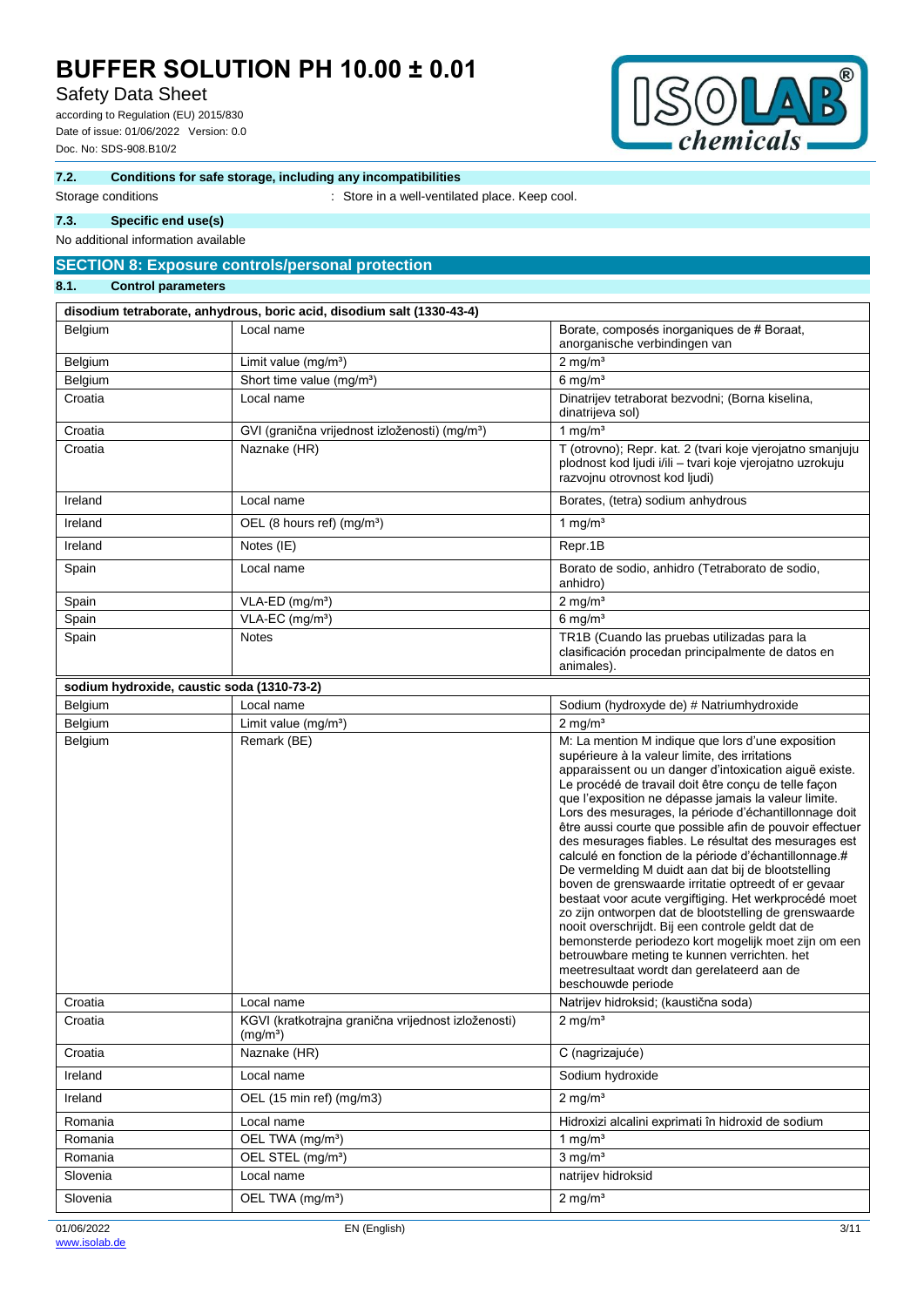# Safety Data Sheet

according to Regulation (EU) 2015/830 Date of issue: 01/06/2022 Version: 0.0 Doc. No: SDS-908.B10/2



| sodium hydroxide, caustic soda (1310-73-2) |                                                                             |                                                                                                                                                                                     |
|--------------------------------------------|-----------------------------------------------------------------------------|-------------------------------------------------------------------------------------------------------------------------------------------------------------------------------------|
| Slovenia                                   | KTV factor SL                                                               | 1                                                                                                                                                                                   |
| Spain                                      | Local name                                                                  | Hidróxido de sodio                                                                                                                                                                  |
| Spain                                      | $VLA-EC$ (mg/m <sup>3</sup> )                                               | $2$ mg/m <sup>3</sup>                                                                                                                                                               |
| USA - OSHA                                 | Local name                                                                  | Sodium hydroxide                                                                                                                                                                    |
| USA - OSHA                                 | OSHA PEL (TWA) (mg/m <sup>3</sup> )                                         | $2$ mg/m <sup>3</sup>                                                                                                                                                               |
| hydrochloric acid  %                       |                                                                             |                                                                                                                                                                                     |
| EU                                         | Local name                                                                  | Hydrogen chloride                                                                                                                                                                   |
| EU                                         | IOELV TWA (mg/m <sup>3</sup> )                                              | $8$ mg/m <sup>3</sup>                                                                                                                                                               |
| EU                                         | IOELV TWA (ppm)                                                             | 5 ppm                                                                                                                                                                               |
| EU                                         | IOELV STEL (mg/m <sup>3</sup> )                                             | 15 mg/ $m3$                                                                                                                                                                         |
| EU                                         | IOELV STEL (ppm)                                                            | 10 ppm                                                                                                                                                                              |
| Austria                                    | Local name                                                                  | Chlorwasserstoff                                                                                                                                                                    |
| Austria                                    | MAK (mg/m <sup>3</sup> )                                                    | $8 \text{ mg/m}^3$                                                                                                                                                                  |
| Austria                                    | MAK (ppm)                                                                   | 5 ppm                                                                                                                                                                               |
| Austria                                    | MAK Short time value (mg/m <sup>3</sup> )                                   | $15$ mg/m <sup>3</sup>                                                                                                                                                              |
| Austria                                    | MAK Short time value (ppm)                                                  | 10 ppm                                                                                                                                                                              |
| Belgium                                    | Local name                                                                  | Hydrogène (chlorure d') # Waterstofchloride                                                                                                                                         |
| Belgium                                    | Limit value $(mg/m3)$                                                       | $8$ mg/m <sup>3</sup>                                                                                                                                                               |
| Belgium                                    | Limit value (ppm)                                                           | 5 ppm                                                                                                                                                                               |
| Belgium                                    | Short time value (mg/m <sup>3</sup> )                                       | 15 mg/ $m3$                                                                                                                                                                         |
| Belgium                                    | Short time value (ppm)                                                      | 10 ppm                                                                                                                                                                              |
| <b>Bulgaria</b>                            | Local name                                                                  | Хлороводород                                                                                                                                                                        |
| <b>Bulgaria</b>                            | OEL TWA (mg/m <sup>3</sup> )                                                | $8$ mg/m <sup>3</sup>                                                                                                                                                               |
| <b>Bulgaria</b>                            | OEL TWA (ppm)                                                               | 5 ppm                                                                                                                                                                               |
| <b>Bulgaria</b>                            | OEL STEL (mg/m <sup>3</sup> )                                               | $15$ mg/m <sup>3</sup>                                                                                                                                                              |
| <b>Bulgaria</b>                            | OEL STEL (ppm)                                                              | 10 ppm                                                                                                                                                                              |
| <b>Bulgaria</b>                            | <b>Notes</b>                                                                | • (Химични агенти, за които са определени<br>гранични стойности във въздуха на работната<br>среда за Европейската общност)                                                          |
| Croatia                                    | Local name                                                                  | Vodikov klorid                                                                                                                                                                      |
| Croatia                                    | GVI (granična vrijednost izloženosti) (mg/m <sup>3</sup> )                  | $8$ mg/m <sup>3</sup>                                                                                                                                                               |
| Croatia                                    | GVI (granična vrijednost izloženosti) (ppm)                                 | 5 ppm                                                                                                                                                                               |
| Croatia                                    | KGVI (kratkotrajna granična vrijednost izloženosti)<br>(mg/m <sup>3</sup> ) | $15 \text{ mg/m}^3$                                                                                                                                                                 |
| Croatia                                    | KGVI (kratkotrajna granična vrijednost izloženosti)<br>(ppm)                | 10 ppm                                                                                                                                                                              |
| Croatia                                    | Naznake (HR)                                                                | EU* (naznaka da se radi o tvarima za koje su utvrđene<br>indikativne granične vrijednosti izloženosti prema<br>Direktivi 2000/39/ EC (prva lista)); T (otrovno); C<br>(nagrizajuće) |
| Czech Republic                             | Local name                                                                  | Chlorovodík                                                                                                                                                                         |
| Czech Republic                             | Expoziční limity (PEL) (mg/m <sup>3</sup> )                                 | $8$ mg/m <sup>3</sup>                                                                                                                                                               |
| Czech Republic                             | Expoziční limity (PEL) (ppm)                                                | 5.43 ppm                                                                                                                                                                            |
| Czech Republic                             | Expoziční limity (NPK-P) (mg/m <sup>3</sup> )                               | 15 mg/ $m3$                                                                                                                                                                         |
| <b>Czech Republic</b>                      | Expoziční limity (NPK-P) (ppm)                                              | 10.19 ppm                                                                                                                                                                           |
| Denmark                                    | Local name                                                                  | Hydrogenchlorid (Chlorbrinte)                                                                                                                                                       |
| Denmark                                    | Grænseværdie (langvarig) (mg/m <sup>3</sup> )                               | $8 \text{ mg/m}^3$                                                                                                                                                                  |
| Denmark                                    | Grænseværdie (langvarig) (ppm)                                              | 5 ppm                                                                                                                                                                               |
| Denmark                                    | Anmærkninger (DK)                                                           | E (betyder, at stoffet har en EF-grænseværdi);<br>L (markerer, at grænseværdien er en loftværdi, som<br>ikke på noget tidspunkt må overskrides)                                     |
| Estonia                                    | Local name                                                                  | Vesinikkloriid                                                                                                                                                                      |
| Estonia                                    | OEL TWA (mg/m <sup>3</sup> )                                                | $8$ mg/m <sup>3</sup>                                                                                                                                                               |
| Estonia                                    | OEL TWA (ppm)                                                               | 5 ppm                                                                                                                                                                               |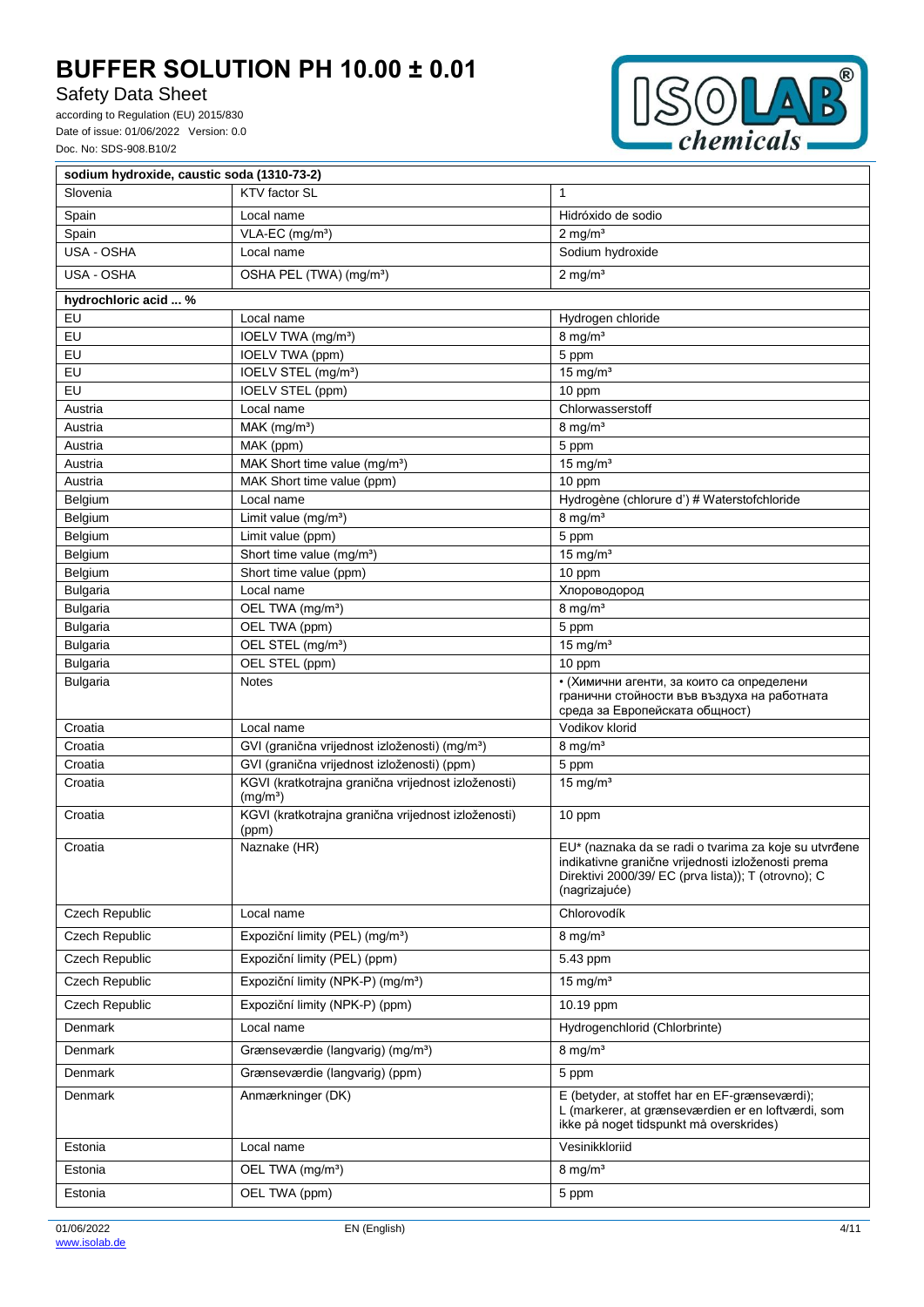Safety Data Sheet

according to Regulation (EU) 2015/830 Date of issue: 01/06/2022 Version: 0.0 Doc. No: SDS-908.B10/2



| hydrochloric acid  % |                                                                 |                                            |
|----------------------|-----------------------------------------------------------------|--------------------------------------------|
| Estonia              | OEL STEL (mg/m <sup>3</sup> )                                   | $15 \text{ mg/m}^3$                        |
| Estonia              | OEL STEL (ppm)                                                  | 10 ppm                                     |
| Finland              | Local name                                                      | Kloorivety, vedetön                        |
| Finland              | HTP-arvo (15 min)                                               | $7.6$ mg/m <sup>3</sup>                    |
| Finland              | HTP-arvo (15 min) (ppm)                                         | 5 ppm                                      |
| France               | Local name                                                      | Chlorure d'hydrogène (Acide chlorhydrique) |
| France               | VLE (mg/m <sup>3</sup> )                                        | $7.6$ mg/m <sup>3</sup>                    |
| France               | VLE (ppm)                                                       | 5 ppm                                      |
| France               | Note (FR)                                                       | Valeurs règlementaires contraignantes      |
| Germany              | Local name                                                      | Hydrogenchlorid                            |
| Germany              | TRGS 900 Occupational exposure limit value (mg/m <sup>3</sup> ) | $3$ mg/m <sup>3</sup>                      |
| Germany              | TRGS 900 Occupational exposure limit value (ppm)                | 2 ppm                                      |
| Germany              | Remark (TRGS 900)                                               | DFG,EU,Y                                   |
| Gibraltar            | Eight hours mg/m3                                               | $8$ mg/m <sup>3</sup>                      |
| Gibraltar            | Eight hours ppm                                                 | 5 ppm                                      |
| Gibraltar            | Short-term mg/m3                                                | $15 \text{ mg/m}^3$                        |
| Gibraltar            | Short-term ppm                                                  | 10 ppm                                     |
| Gibraltar            | Name of agent                                                   | Hydrogen chloride                          |
| Greece               | OEL TWA (mg/m <sup>3</sup> )                                    | $7$ mg/m <sup>3</sup>                      |
| Greece               | OEL TWA (ppm)                                                   | 5 ppm                                      |
| Greece               | OEL STEL (mg/m <sup>3</sup> )                                   | $7$ mg/m <sup>3</sup>                      |
| Greece               | OEL STEL (ppm)                                                  | 5 ppm                                      |
| Hungary              | Local name                                                      | SÓSAV                                      |
| Hungary              | AK-érték                                                        | $8$ mg/m <sup>3</sup>                      |
| Hungary              | CK-érték                                                        | $16$ mg/m <sup>3</sup>                     |
| Hungary              | Megjegyzések (HU)                                               | i, m; EU1                                  |
| Ireland              | Local name                                                      | Hydrogen chloride                          |
| Ireland              | OEL (8 hours ref) (mg/m <sup>3</sup> )                          | $8 \text{ mg/m}^3$                         |
| Ireland              | OEL (8 hours ref) (ppm)                                         | 5 ppm                                      |
| Ireland              | OEL (15 min ref) (mg/m3)                                        | 15 mg/ $m3$                                |
| Ireland              | OEL (15 min ref) (ppm)                                          | 10 ppm                                     |
| Ireland              | Notes (IE)                                                      | <b>IOELV</b>                               |
| Italy                | Local name                                                      | Acido cloridrico                           |
| Italy                | OEL TWA (mg/m <sup>3</sup> )                                    | $8$ mg/m $3$                               |
| Italy                | OEL TWA (ppm)                                                   | 5 ppm                                      |
| Italy                | OEL STEL (mg/m <sup>3</sup> )                                   | $15 \text{ mg/m}^3$                        |
| Italy                | OEL STEL (ppm)                                                  | 10 ppm                                     |
| Latvia               | Local name                                                      | Hlorūdeņradis                              |
| Latvia               | OEL TWA (mg/m <sup>3</sup> )                                    | $8$ mg/m <sup>3</sup>                      |
| Latvia               | OEL TWA (ppm)                                                   | 5 ppm                                      |
| Latvia               | OEL STEL (mg/m <sup>3</sup> )                                   | $15$ mg/m <sup>3</sup>                     |
| Latvia               | OEL STEL (ppm)                                                  | 10 ppm                                     |
| Lithuania            | Local name                                                      | Vandenilio chloridas                       |
| Lithuania            | IPRV (mg/m <sup>3</sup> )                                       | $8$ mg/m <sup>3</sup>                      |
| Lithuania            | IPRV (ppm)                                                      | 5 ppm                                      |
| Lithuania            | TPRV (mg/m <sup>3</sup> )                                       | $15 \text{ mg/m}^3$                        |
| Lithuania            | TPRV (ppm)                                                      | 10 ppm                                     |
| Luxembourg           | Local name                                                      | Chlorure d'hydrogène                       |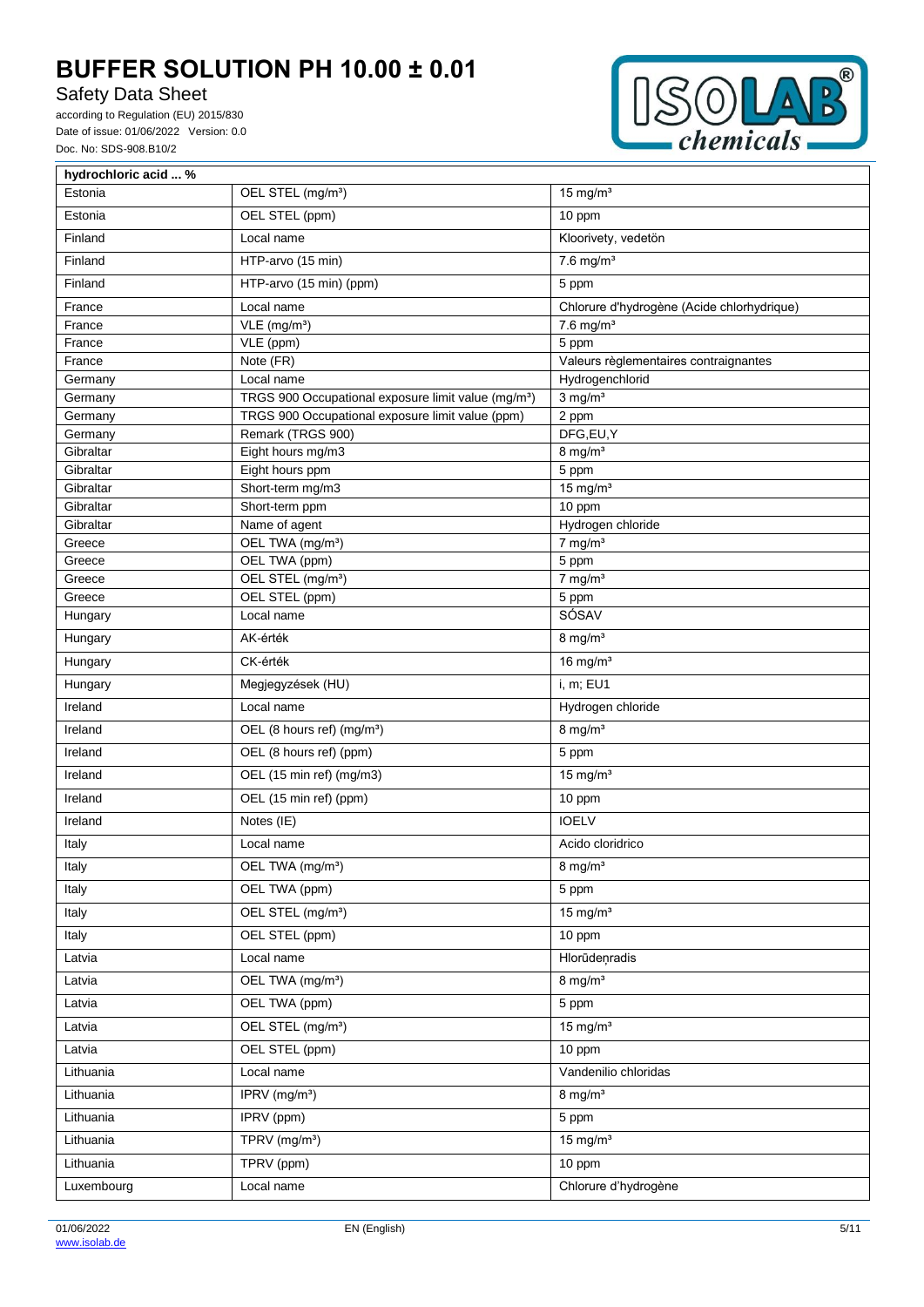# Safety Data Sheet

according to Regulation (EU) 2015/830 Date of issue: 01/06/2022 Version: 0.0 Doc. No: SDS-908.B10/2



| hydrochloric acid  % |                                                |                                                                                                                                                                                                                                                                                                                                                                                                                                                                                                                                    |
|----------------------|------------------------------------------------|------------------------------------------------------------------------------------------------------------------------------------------------------------------------------------------------------------------------------------------------------------------------------------------------------------------------------------------------------------------------------------------------------------------------------------------------------------------------------------------------------------------------------------|
| Luxembourg           | OEL TWA (mg/m <sup>3</sup> )                   | $8 \text{ mg/m}^3$                                                                                                                                                                                                                                                                                                                                                                                                                                                                                                                 |
| Luxembourg           | OEL TWA (ppm)                                  | 5 ppm                                                                                                                                                                                                                                                                                                                                                                                                                                                                                                                              |
| Luxembourg           | OEL STEL (mg/m <sup>3</sup> )                  | 15 mg/ $m3$                                                                                                                                                                                                                                                                                                                                                                                                                                                                                                                        |
| Luxembourg           | OEL STEL (ppm)                                 | 10 ppm                                                                                                                                                                                                                                                                                                                                                                                                                                                                                                                             |
| Malta                | Local name                                     | Hydrogenchloride                                                                                                                                                                                                                                                                                                                                                                                                                                                                                                                   |
| Malta                | OEL TWA (mg/m <sup>3</sup> )                   | $8$ mg/m <sup>3</sup>                                                                                                                                                                                                                                                                                                                                                                                                                                                                                                              |
| Malta                | OEL TWA (ppm)                                  | 5 ppm                                                                                                                                                                                                                                                                                                                                                                                                                                                                                                                              |
| Malta                | OEL STEL (mg/m <sup>3</sup> )                  | $15$ mg/m <sup>3</sup>                                                                                                                                                                                                                                                                                                                                                                                                                                                                                                             |
| Malta                | OEL STEL (ppm)                                 | 10 ppm                                                                                                                                                                                                                                                                                                                                                                                                                                                                                                                             |
| Netherlands          | Local name                                     | Zoutzuur                                                                                                                                                                                                                                                                                                                                                                                                                                                                                                                           |
| Netherlands          | Grenswaarde TGG 8H (mg/m <sup>3</sup> )        | $8$ mg/m <sup>3</sup>                                                                                                                                                                                                                                                                                                                                                                                                                                                                                                              |
| Netherlands          | Grenswaarde TGG 15MIN (mg/m <sup>3</sup> )     | $15$ mg/m <sup>3</sup>                                                                                                                                                                                                                                                                                                                                                                                                                                                                                                             |
| Poland               | Local name                                     | Chlorowodór                                                                                                                                                                                                                                                                                                                                                                                                                                                                                                                        |
| Poland               | $NDS$ (mg/m <sup>3</sup> )                     | $5$ mg/m <sup>3</sup>                                                                                                                                                                                                                                                                                                                                                                                                                                                                                                              |
| Poland               | NDSCh (mg/m <sup>3</sup> )                     | 10 mg/ $m3$                                                                                                                                                                                                                                                                                                                                                                                                                                                                                                                        |
| Portugal             | Local name                                     | Ácido clorídrico                                                                                                                                                                                                                                                                                                                                                                                                                                                                                                                   |
| Portugal             | OEL - Ceilings (ppm)                           | 2 ppm                                                                                                                                                                                                                                                                                                                                                                                                                                                                                                                              |
| Romania              | Local name                                     | Acid clorhidric                                                                                                                                                                                                                                                                                                                                                                                                                                                                                                                    |
| Romania              | OEL TWA (mg/m <sup>3</sup> )                   | $8$ mg/m <sup>3</sup>                                                                                                                                                                                                                                                                                                                                                                                                                                                                                                              |
| Romania              | OEL TWA (ppm)<br>OEL STEL (mg/m <sup>3</sup> ) | 5 ppm                                                                                                                                                                                                                                                                                                                                                                                                                                                                                                                              |
| Romania<br>Romania   | OEL STEL (ppm)                                 | $15 \,\mathrm{mg/m^3}$<br>10 ppm                                                                                                                                                                                                                                                                                                                                                                                                                                                                                                   |
| Slovakia             | Local name                                     | Chlorovodík                                                                                                                                                                                                                                                                                                                                                                                                                                                                                                                        |
| Slovakia             | NPHV (priemerná) (mg/m <sup>3</sup> )          | $8$ mg/m <sup>3</sup>                                                                                                                                                                                                                                                                                                                                                                                                                                                                                                              |
| Slovakia             | NPHV (priemerná) (ppm)                         | 5 ppm                                                                                                                                                                                                                                                                                                                                                                                                                                                                                                                              |
| Slovakia             | OEL STEL (mg/m <sup>3</sup> )                  | $15$ mg/m <sup>3</sup>                                                                                                                                                                                                                                                                                                                                                                                                                                                                                                             |
| Slovakia             | OEL STEL (ppm)                                 | 10 ppm                                                                                                                                                                                                                                                                                                                                                                                                                                                                                                                             |
| Slovenia             | Local name                                     | vodikov klorid, brezvodni (klorovodik, brezvodni)                                                                                                                                                                                                                                                                                                                                                                                                                                                                                  |
| Slovenia             | OEL TWA (mg/m <sup>3</sup> )                   | $8$ mg/m <sup>3</sup>                                                                                                                                                                                                                                                                                                                                                                                                                                                                                                              |
| Slovenia             | OEL TWA (ppm)                                  | 5 ppm                                                                                                                                                                                                                                                                                                                                                                                                                                                                                                                              |
| Slovenia             | OEL STEL (mg/m <sup>3</sup> )                  | 16 mg/ $m3$                                                                                                                                                                                                                                                                                                                                                                                                                                                                                                                        |
| Slovenia             | OEL STEL (ppm)                                 | 10 ppm                                                                                                                                                                                                                                                                                                                                                                                                                                                                                                                             |
|                      |                                                |                                                                                                                                                                                                                                                                                                                                                                                                                                                                                                                                    |
| Spain                | Local name                                     | Cloruro de hidrógeno                                                                                                                                                                                                                                                                                                                                                                                                                                                                                                               |
| Spain<br>Spain       | VLA-ED (mg/m <sup>3</sup> )<br>VLA-ED (ppm)    | $7.6$ mg/m <sup>3</sup><br>5 ppm                                                                                                                                                                                                                                                                                                                                                                                                                                                                                                   |
| Spain                | VLA-EC (mg/m <sup>3</sup> )                    | $15$ mg/m <sup>3</sup>                                                                                                                                                                                                                                                                                                                                                                                                                                                                                                             |
| Spain                | VLA-EC (ppm)                                   | 10 ppm                                                                                                                                                                                                                                                                                                                                                                                                                                                                                                                             |
| Spain                | <b>Notes</b>                                   | VLI (Agente químico para el que la U.E. estableció en<br>su día un valor límite indicativo. Todos estos agentes<br>químicos figuran al menos en una de las directivas de<br>valores límite indicativos publicadas hasta ahora (ver<br>Anexo C. Bibliografía). Los estados miembros<br>disponen de un tiempo fijado en dichas directivas para<br>su transposición a los valores límites de cada país<br>miembro. Una vez adoptados, estos valores tienen la<br>misma validez que el resto de los valores adoptados<br>por el país). |
| Sweden               | Local name                                     | Saltsyra                                                                                                                                                                                                                                                                                                                                                                                                                                                                                                                           |
| Sweden               | nivågränsvärde (NVG) (mg/m <sup>3</sup> )      | $3$ mg/m <sup>3</sup><br>$3$ mg/m <sup>3</sup>                                                                                                                                                                                                                                                                                                                                                                                                                                                                                     |
| Sweden               | nivågränsvärde (NVG) (ppm)                     | 2 ppm<br>2 ppm                                                                                                                                                                                                                                                                                                                                                                                                                                                                                                                     |
| Sweden               | kortidsvärde (KTV) (mg/m <sup>3</sup> )        | $6$ mg/m <sup>3</sup><br>$6$ mg/m <sup>3</sup>                                                                                                                                                                                                                                                                                                                                                                                                                                                                                     |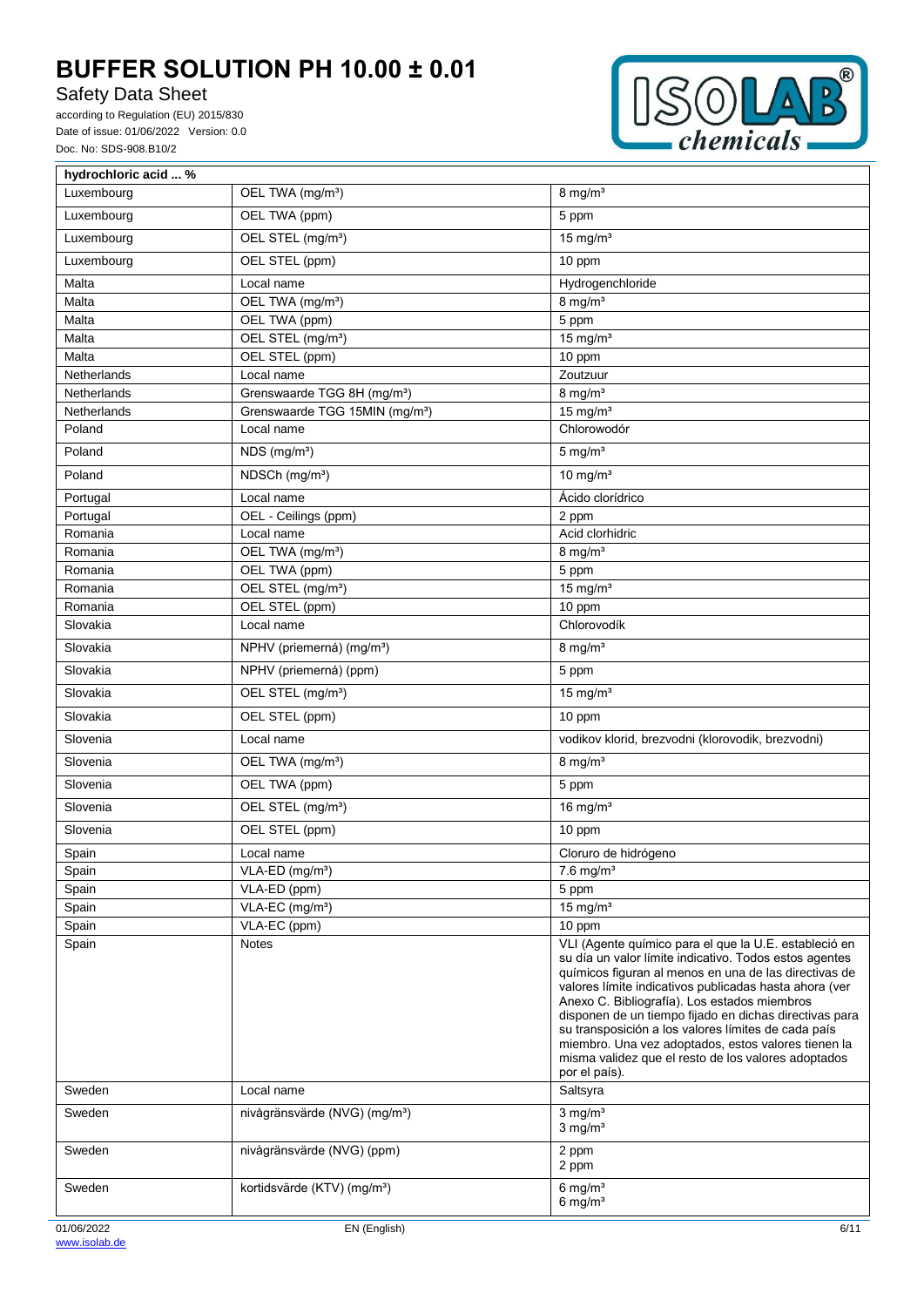Safety Data Sheet

according to Regulation (EU) 2015/830 Date of issue: 01/06/2022 Version: 0.0 Doc. No: SDS-908.B10/2



| hydrochloric acid  %      |                                         |                                                                                                                                                                                          |
|---------------------------|-----------------------------------------|------------------------------------------------------------------------------------------------------------------------------------------------------------------------------------------|
| Sweden                    | kortidsvärde (KTV) (ppm)                | 4 ppm<br>4 ppm                                                                                                                                                                           |
| United Kingdom            | Local name                              | Hydrogen chloride                                                                                                                                                                        |
| United Kingdom            | WEL TWA (mg/m <sup>3</sup> )            | 2 mg/m <sup>3</sup> gas and aerosol mists                                                                                                                                                |
| United Kingdom            | WEL TWA (ppm)                           | 1 ppm gas and aerosol mists                                                                                                                                                              |
| United Kingdom            | WEL STEL (mg/m <sup>3</sup> )           | 8 mg/m <sup>3</sup> gas and aerosol mists                                                                                                                                                |
| United Kingdom            | WEL STEL (ppm)                          | 5 ppm gas and aerosol mists                                                                                                                                                              |
| Iceland                   | Local name                              | Vetnisklóríð (klórvetni)                                                                                                                                                                 |
| Iceland                   | OEL (15 min ref) (mg/m3)                | $8 \text{ mg/m}^3$                                                                                                                                                                       |
| Iceland                   | OEL (15 min ref) (ppm)                  | 5 ppm                                                                                                                                                                                    |
| <b>Russian Federation</b> | Local name                              | Гидрохлорид                                                                                                                                                                              |
| <b>Russian Federation</b> | OEL Ceiling (mg/m <sup>3</sup> )        | 5 mg/m <sup>3</sup>                                                                                                                                                                      |
| <b>Russian Federation</b> | Remark (RU)                             | 2 класс опасности - высокоопасное; п (пары и/или<br>газы); О (вещества с остронаправленным<br>механизмом действия, требующие<br>автоматического контроля за их содержанием в<br>воздухе) |
| Norway                    | Local name                              | Hydrogenklorid (Saltsyre)                                                                                                                                                                |
| Norway                    | Grenseverdier (AN) (mg/m <sup>3</sup> ) | $7$ mg/m <sup>3</sup>                                                                                                                                                                    |
| Norway                    | Grenseverdier (AN) (ppm)                | 5 ppm                                                                                                                                                                                    |
| Norway                    | Merknader (NO)                          | T (Takverdi er en øyeblikksverdi som angir<br>maksimalkonsentrasjon av et kjemikalie i pustesonen<br>som ikke skal overskrides); E (EU har en veiledende<br>grenseverdi for stoffet)     |
| Switzerland               | Local name                              | Chlorwasserstoff                                                                                                                                                                         |
| Switzerland               | $MAK$ (mg/m <sup>3</sup> )              | $3$ mg/m <sup>3</sup><br>$3$ mg/m <sup>3</sup>                                                                                                                                           |
| Switzerland               | MAK (ppm)                               | 2 ppm<br>2 ppm                                                                                                                                                                           |
| Switzerland               | KZGW (mg/m <sup>3</sup> )               | $6$ mg/m <sup>3</sup><br>6 mg/ $m3$                                                                                                                                                      |
| Switzerland               | KZGW (ppm)                              | 4 ppm<br>4 ppm                                                                                                                                                                           |
| Switzerland               | Remark (CH)                             | SSc - OAWKT AN - DFG, NIOSH, OSHA                                                                                                                                                        |
| Turkey                    | Local name                              | Hidrojen klorür                                                                                                                                                                          |
| Turkey                    | OEL TWA (mg/m <sup>3</sup> )            | $8 \text{ mg/m}^3$                                                                                                                                                                       |
| Turkey                    | OEL TWA (ppm)                           | 5 ppm                                                                                                                                                                                    |
| Turkey                    | OEL STEL (mg/m <sup>3</sup> )           | $15 \text{ mg/m}^3$                                                                                                                                                                      |
| Turkey                    | OEL STEL (ppm)                          | 10 ppm                                                                                                                                                                                   |
| Australia                 | Local name                              | Hydrogen chloride                                                                                                                                                                        |
| USA - ACGIH               | Local name                              | Hydrogen chloride                                                                                                                                                                        |
| USA - ACGIH               | ACGIH Ceiling (ppm)                     | 2 ppm                                                                                                                                                                                    |
| USA - ACGIH               | Remark (ACGIH)                          | URT irr                                                                                                                                                                                  |
| USA - OSHA                | Local name                              | Hydrogen chloride                                                                                                                                                                        |
| USA - OSHA                | OSHA PEL (Ceiling) (mg/m <sup>3</sup> ) | $7 \text{ mg/m}^3$                                                                                                                                                                       |
| USA - OSHA                | OSHA PEL (Ceiling) (ppm)                | 5 ppm                                                                                                                                                                                    |

## **8.2. Exposure controls**

## **Appropriate engineering controls:**

Ensure good ventilation of the work station.

#### **Hand protection:**

Protective gloves

**Eye protection:**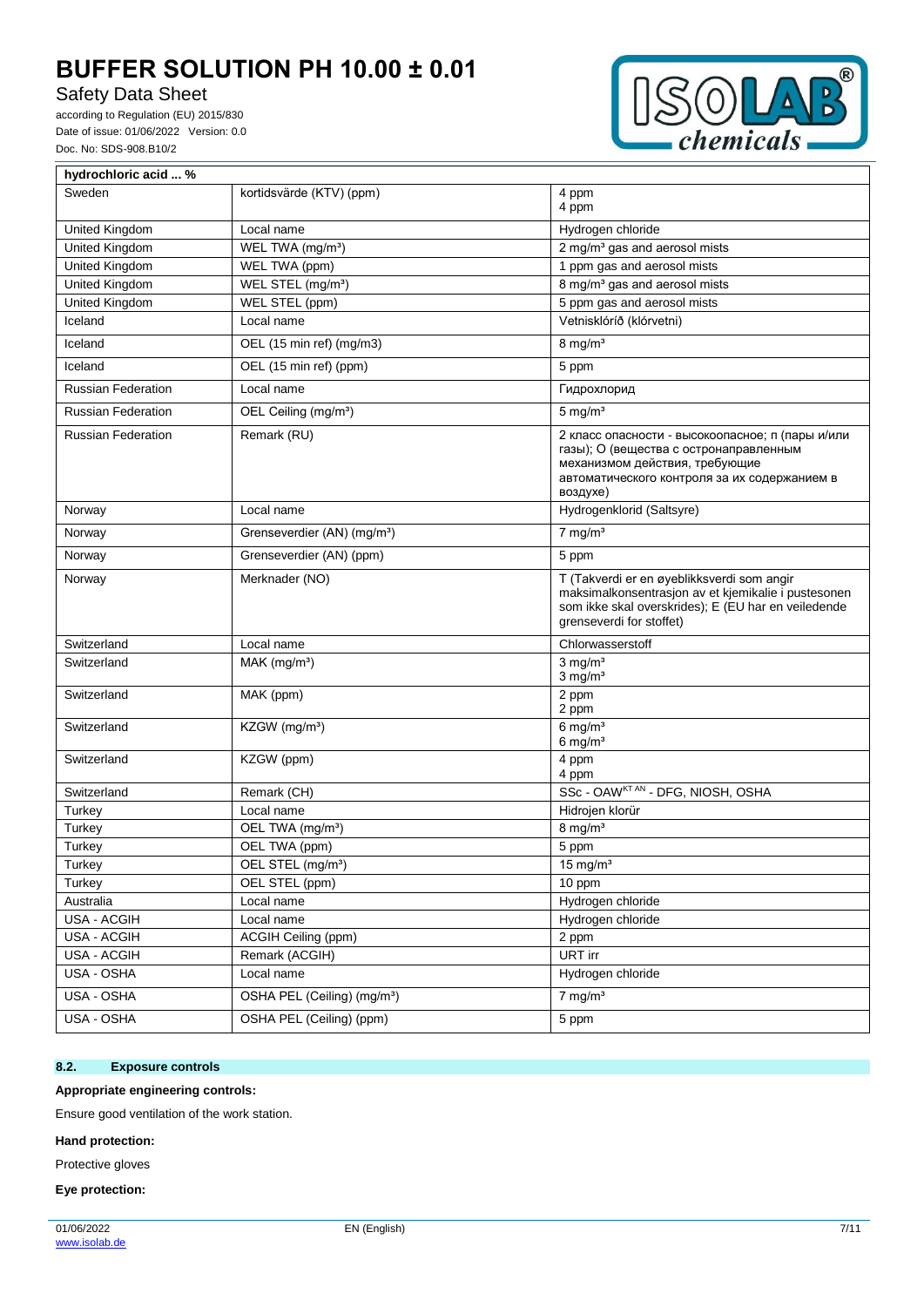# Safety Data Sheet

according to Regulation (EU) 2015/830 Date of issue: 01/06/2022 Version: 0.0 Doc. No: SDS-908.B10/2

#### Protective goggles

## **Skin and body protection:**

Wear suitable protective clothing

## **Respiratory protection:**

In case of insufficient ventilation, wear suitable respiratory equipment

### **Environmental exposure controls:**

Avoid release to the environment.

| <b>SECTION 9: Physical and chemical properties</b>            |                                                   |  |
|---------------------------------------------------------------|---------------------------------------------------|--|
| 9.1.<br>Information on basic physical and chemical properties |                                                   |  |
| Physical state                                                | $:$ Liquid                                        |  |
| Appearance                                                    | : Liquid.                                         |  |
| Colour                                                        | : Colourless. According to product specification. |  |
| Odour                                                         | characteristic.                                   |  |
| Odour threshold                                               | : No data available                               |  |
| pH                                                            | 9.99 - 10.01 at 20°C                              |  |
| Relative evaporation rate (butylacetate=1)                    | : No data available                               |  |
| Melting point                                                 | : 0 °C                                            |  |
| Freezing point                                                | : No data available                               |  |
| Boiling point                                                 | : 100 °C                                          |  |
| Flash point                                                   | No data available                                 |  |
| Auto-ignition temperature                                     | No data available                                 |  |
| Decomposition temperature                                     | : No data available                               |  |
| Flammability (solid, gas)                                     | : Not self-igniting                               |  |
| Vapour pressure                                               | 23 hPa (at 20 °C)                                 |  |
| Relative vapour density at 20 °C                              | : No data available                               |  |
| Relative density                                              | No data available                                 |  |
| Density                                                       | 1.0291 g/cm <sup>3</sup> (20 °C)                  |  |
| Solubility                                                    | Miscible with water.                              |  |
| Log Pow                                                       | No data available                                 |  |
| Viscosity, kinematic                                          | No data available                                 |  |
| Viscosity, dynamic                                            | No data available                                 |  |
| <b>Explosive properties</b>                                   | Not explosive.                                    |  |
| Oxidising properties                                          | No data available                                 |  |
| <b>Explosive limits</b>                                       | : No data available                               |  |

### **9.2. Other information**

No additional information available

Under normal conditions of storage and use, hazardous decomposition products should not be produced.

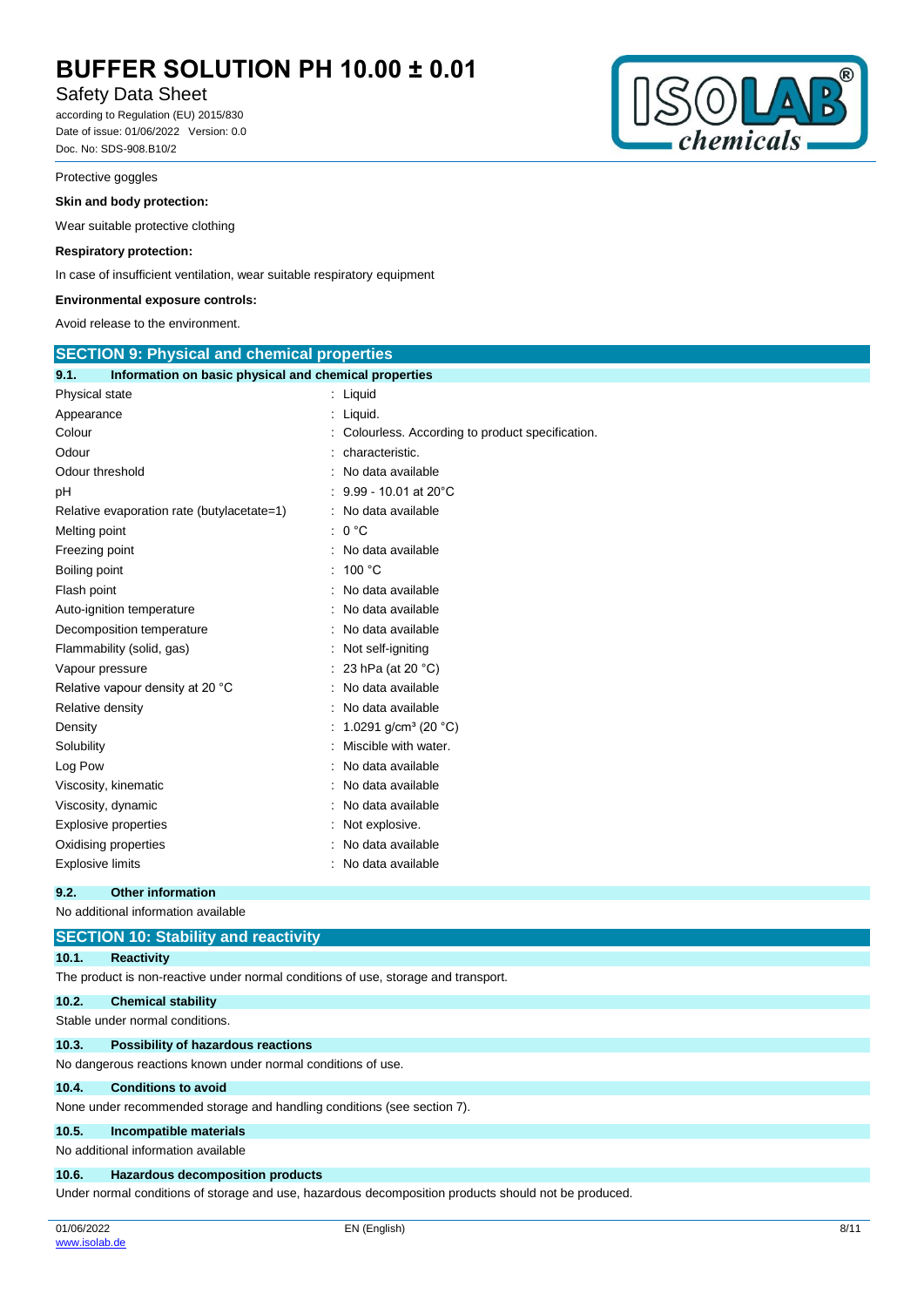# Safety Data Sheet

according to Regulation (EU) 2015/830 Date of issue: 01/06/2022 Version: 0.0 Doc. No: SDS-908.B10/2



| <b>SECTION 11: Toxicological information</b> |                  |
|----------------------------------------------|------------------|
| 11.1. Information on toxicological effects   |                  |
| Acute toxicity                               | : Not classified |
| Skin corrosion/irritation                    | : Not classified |
| Serious eye damage/irritation                | : Not classified |
| Respiratory or skin sensitisation            | : Not classified |
| Germ cell mutagenicity                       | : Not classified |
| Carcinogenicity                              | : Not classified |
| Reproductive toxicity                        | : Not classified |
| STOT-single exposure                         | : Not classified |
| STOT-repeated exposure                       | : Not classified |
| Aspiration hazard                            | : Not classified |

## **SECTION 12: Ecological information**

**12.1. Toxicity**

Ecology - general **interproduct is not considered harmful to aquatic organisms nor to cause long-term adverse** effects in the environment.

| sodium hydroxide, caustic soda (1310-73-2) |                                         |  |
|--------------------------------------------|-----------------------------------------|--|
| LC50 fish 1                                | $> 35$ ma/l                             |  |
| EC50 other aquatic organisms 1             | > 33 mg/l waterflea                     |  |
| hydrochloric acid  %                       |                                         |  |
| LC50 fish 1                                | 282 mg/l (LC50; 96 h; Gambusia affinis) |  |
| EC50 Daphnia 1                             | $<$ 56 mg/l (EC50; 72 h; Daphnia magna) |  |

## **12.2. Persistence and degradability**

| hydrochloric acid  %                       |                                                                                           |  |  |
|--------------------------------------------|-------------------------------------------------------------------------------------------|--|--|
| Persistence and degradability              | Biodegradability: not applicable. No (test) data on mobility of the components available. |  |  |
| Biochemical oxygen demand (BOD)            | Not applicable                                                                            |  |  |
| Chemical oxygen demand (COD)               | Not applicable                                                                            |  |  |
| <b>ThOD</b>                                | Not applicable                                                                            |  |  |
| 12.3.<br><b>Bioaccumulative potential</b>  |                                                                                           |  |  |
| sodium hydroxide, caustic soda (1310-73-2) |                                                                                           |  |  |
| Log Pow                                    | $-3.88$                                                                                   |  |  |
| hydrochloric acid  %                       |                                                                                           |  |  |
| Log Pow                                    | 0.25 (QSAR)                                                                               |  |  |
| Bioaccumulative potential                  | Low potential for bioaccumulation (Log Kow $<$ 4).                                        |  |  |
| <b>Mobility in soil</b><br>12.4.           |                                                                                           |  |  |

**12.4. Mobility in soil**

| hydrochloric acid  %                                                      |                                                                                                                                                                                 |  |
|---------------------------------------------------------------------------|---------------------------------------------------------------------------------------------------------------------------------------------------------------------------------|--|
| Ecology - soil                                                            | May be harmful to plant growth, blooming and fruit formation.                                                                                                                   |  |
| 12.5.<br><b>Results of PBT and vPvB assessment</b>                        |                                                                                                                                                                                 |  |
| Component                                                                 |                                                                                                                                                                                 |  |
| disodium tetraborate, anhydrous, boric acid,<br>disodium salt (1330-43-4) | This substance/mixture does not meet the PBT criteria of REACH regulation, annex XIII<br>This substance/mixture does not meet the vPvB criteria of REACH regulation, annex XIII |  |

### **12.6. Other adverse effects**

No additional information available

| <b>SECTION 13: Disposal considerations</b> |                                                                                               |
|--------------------------------------------|-----------------------------------------------------------------------------------------------|
| 13.1.<br>Waste treatment methods           |                                                                                               |
| Waste treatment methods                    | : Dispose of contents/container in accordance with licensed collector's sorting instructions. |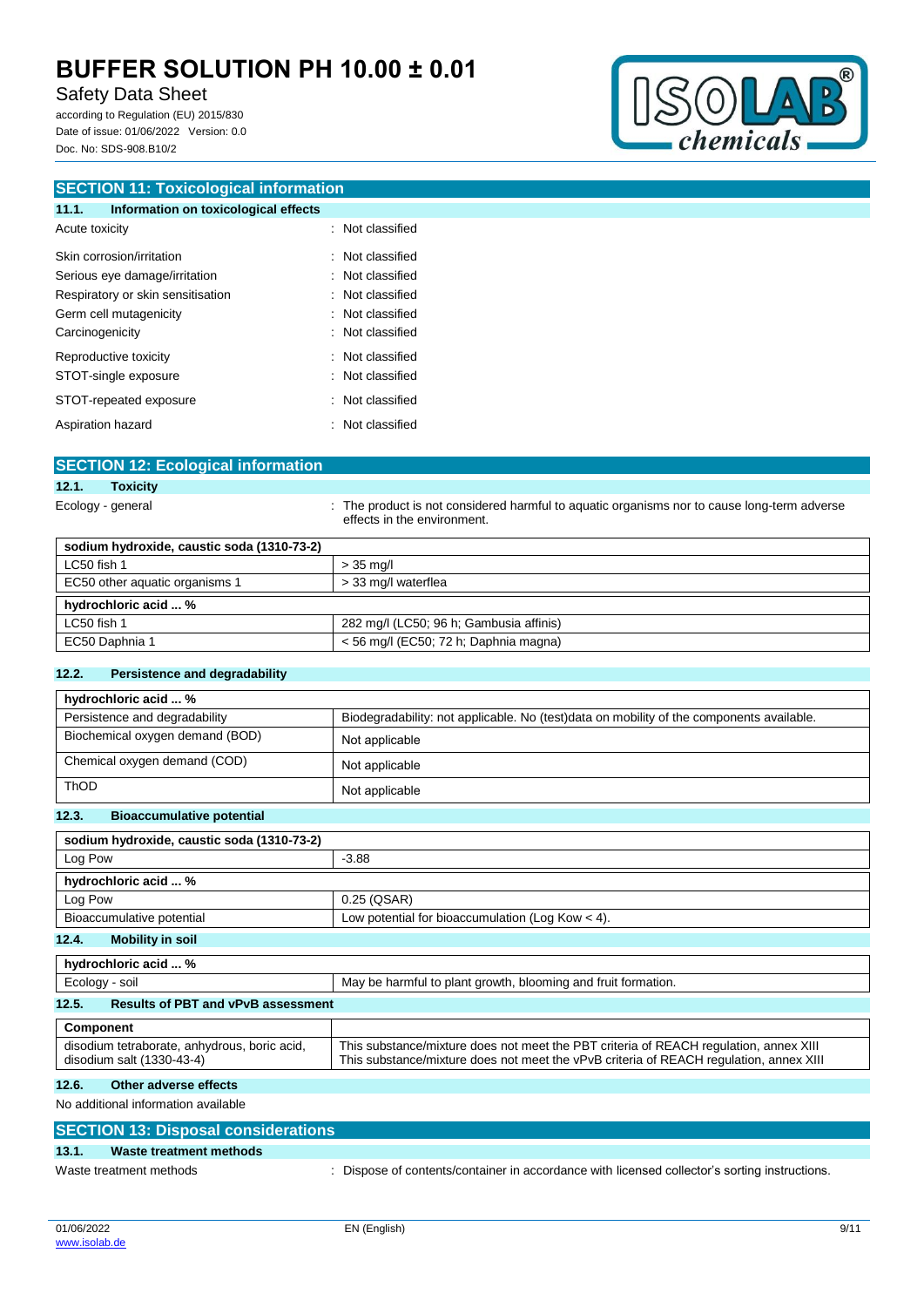# Safety Data Sheet

according to Regulation (EU) 2015/830 Date of issue: 01/06/2022 Version: 0.0 Doc. No: SDS-908.B10/2

### **SECTION 14: Transport information**



# In accordance with ADR / RID / IMDG / IATA / ADN

| <b>ADR</b>                             | <b>IMDG</b>    | <b>IATA</b>    | <b>ADN</b>     | <b>RID</b>     |
|----------------------------------------|----------------|----------------|----------------|----------------|
| <b>UN number</b><br>14.1.              |                |                |                |                |
| Not applicable                         | Not applicable | Not applicable | Not applicable | Not applicable |
| 14.2.<br>UN proper shipping name       |                |                |                |                |
| Not applicable                         | Not applicable | Not applicable | Not applicable | Not applicable |
| Not applicable                         | Not applicable | Not applicable | Not applicable | Not applicable |
|                                        |                |                |                |                |
| Transport hazard class(es)<br>14.3.    |                |                |                |                |
| Not applicable                         | Not applicable | Not applicable | Not applicable | Not applicable |
| Not applicable                         | Not applicable | Not applicable | Not applicable | Not applicable |
| 14.4.<br><b>Packing group</b>          |                |                |                |                |
| Not applicable                         | Not applicable | Not applicable | Not applicable | Not applicable |
| <b>Environmental hazards</b><br>14.5.  |                |                |                |                |
| Not applicable                         | Not applicable | Not applicable | Not applicable | Not applicable |
| No supplementary information available |                |                |                |                |

## **14.6. Special precautions for user**

**- Overland transport**

Not applicable

#### **- Transport by sea**

Not applicable

### **- Air transport**

Not applicable

#### **- Inland waterway transport**

Not applicable

### **- Rail transport**

Not applicable

**14.7. Transport in bulk according to Annex II of Marpol and the IBC Code**

### Not applicable

## **SECTION 15: Regulatory information**

**15.1. Safety, health and environmental regulations/legislation specific for the substance or mixture**

#### **15.1.1. EU-Regulations**

Contains no REACH substances with Annex XVII restrictions

Contains a substance on the REACH candidate list in concentration ≥ 0.1% or with a lower specific limit: disodium tetraborate, anhydrous, boric acid, disodium salt (EC 215-540-4, CAS 1330-43-4)

Contains no REACH Annex XIV substances

#### **15.1.2. National regulations**

### **Germany**

| VwVwS Annex reference                                                                | : Water hazard class (WGK) nwg, Non-hazardous to water (Classification according to VwVwS,<br>Annex 4) |       |
|--------------------------------------------------------------------------------------|--------------------------------------------------------------------------------------------------------|-------|
| 12th Ordinance Implementing the Federal<br>Immission Control Act - 12. BlmSchV       | : Is not subject of the 12. BlmSchV (Hazardous Incident Ordinance)                                     |       |
| <b>Netherlands</b>                                                                   |                                                                                                        |       |
| SZW-lijst van kankerverwekkende stoffen                                              | : None of the components are listed                                                                    |       |
| SZW-lijst van mutagene stoffen                                                       | : None of the components are listed                                                                    |       |
| NIET-limitatieve lijst van voor de voortplanting<br>giftige stoffen - Borstvoeding   | : None of the components are listed                                                                    |       |
| NIET-limitatieve lijst van voor de voortplanting<br>giftige stoffen - Vruchtbaarheid | disodium tetraborate, anhydrous, boric acid, disodium salt is listed                                   |       |
| 01/06/2022                                                                           | EN (English)                                                                                           | 10/11 |